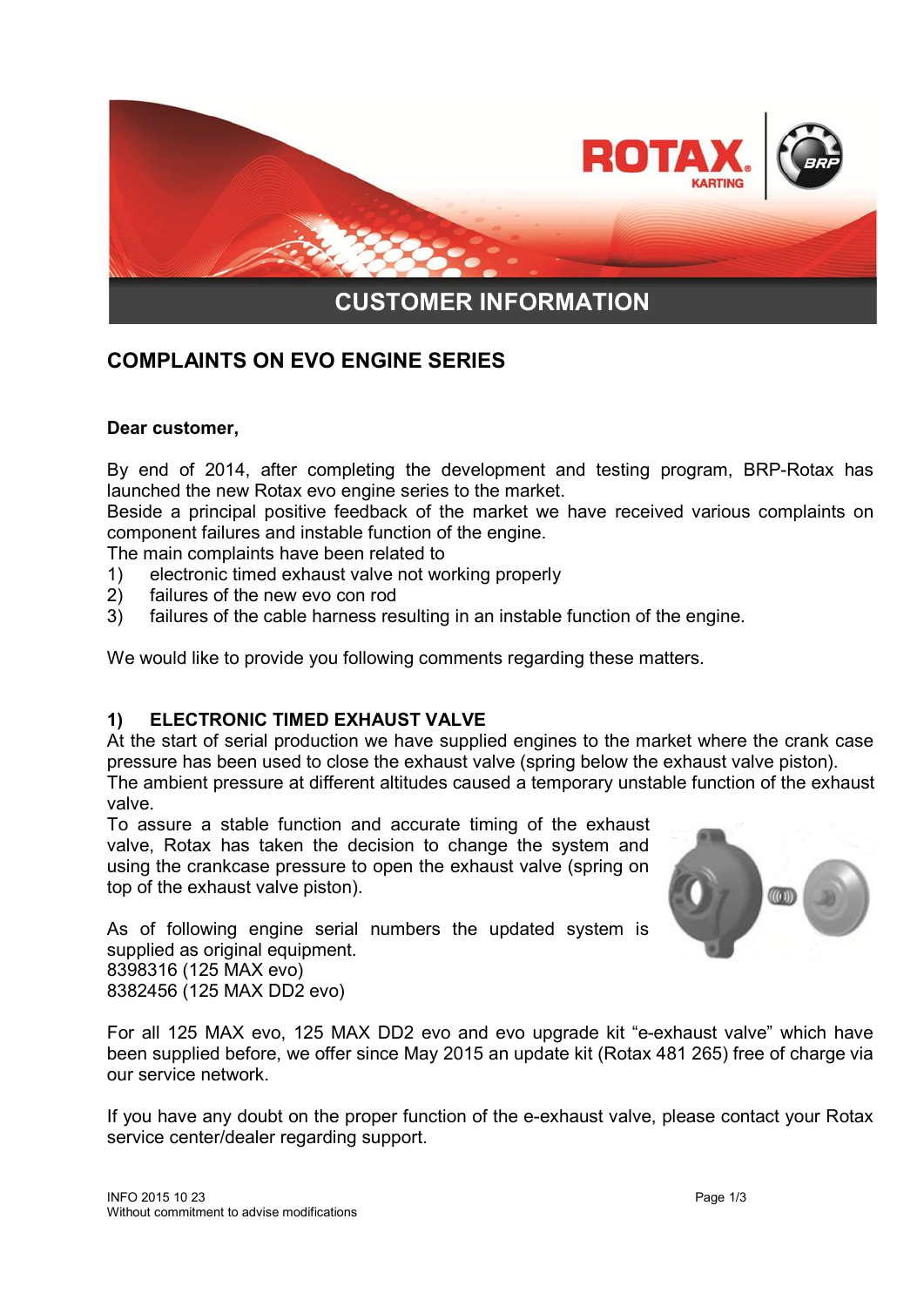## **2) EVO CON ROD**

With the evo engine series Rotax has introduced a new con rod which has been designed with a clear focus to improve the durability of the big end bearing. All tests for the start of the serial production have been positive confirmed that we have reached our development goal.

With the beginning of the racing season we have received complaints of failed evo 1 con rods.

These con rod failures have been analyzed and out of this the design of the evo 1 con rod has been slightly modified (= evo 2 con rod). This modification has significantly improved the durability of the con rod regarding the failures occurred on the market with evo 1 con rods.

As of following engine serial numbers the new evo 2 con rod is fitted as original equipment.

8398340 (125 Micro MAX evo, 125 Junior MAX evo, 125 MAX evo) 8382455 (125 MAX DD2 evo)

In the specific case of an evo 1 con rod failure, Rotax will accept warranty claims up to 12 months from date of purchase of the product (as an extension to the regular Rotax manufacturer's warranty of 6 months).

#### **Special offer**

Customers owning a Rotax engine with an evo 1 con rod fitted will be offered, an evo 2 con rod kit free of charge if they would like to renew the con rod kit at the annual engine overhaul. This offer will be valid until end of February 2016.

If you have any concern regarding the con rod fitted to your Rotax engine we ask you to contact your Rotax service center/dealer to verify your specific situation.

## **3) EVO CABLE HARNESS AND ELECTRICAL COMPONENTS**

We have carefully analyzed reported failures of OFF/ON/START switches and cable harnesses in the field.

The claimed OFF/ON/START switches have failed due to an internal contact failure.

The technical design of the internal contact has been modified to ensure a faultless function.

A failure of the OFF/ON/START switch is covered under the regular Rotax manufacturer's warranty. A failed switch will be replaced by a switch with improved design.

The claimed cable harnesses showed either broken connectors (ground wire, starter relay) or internal contact failures in connectors.

The vibration of the electrical components (ECU, ignition coil, magnet valve), caused by engine and vehicle vibrations, can have a negative impact on the durability of